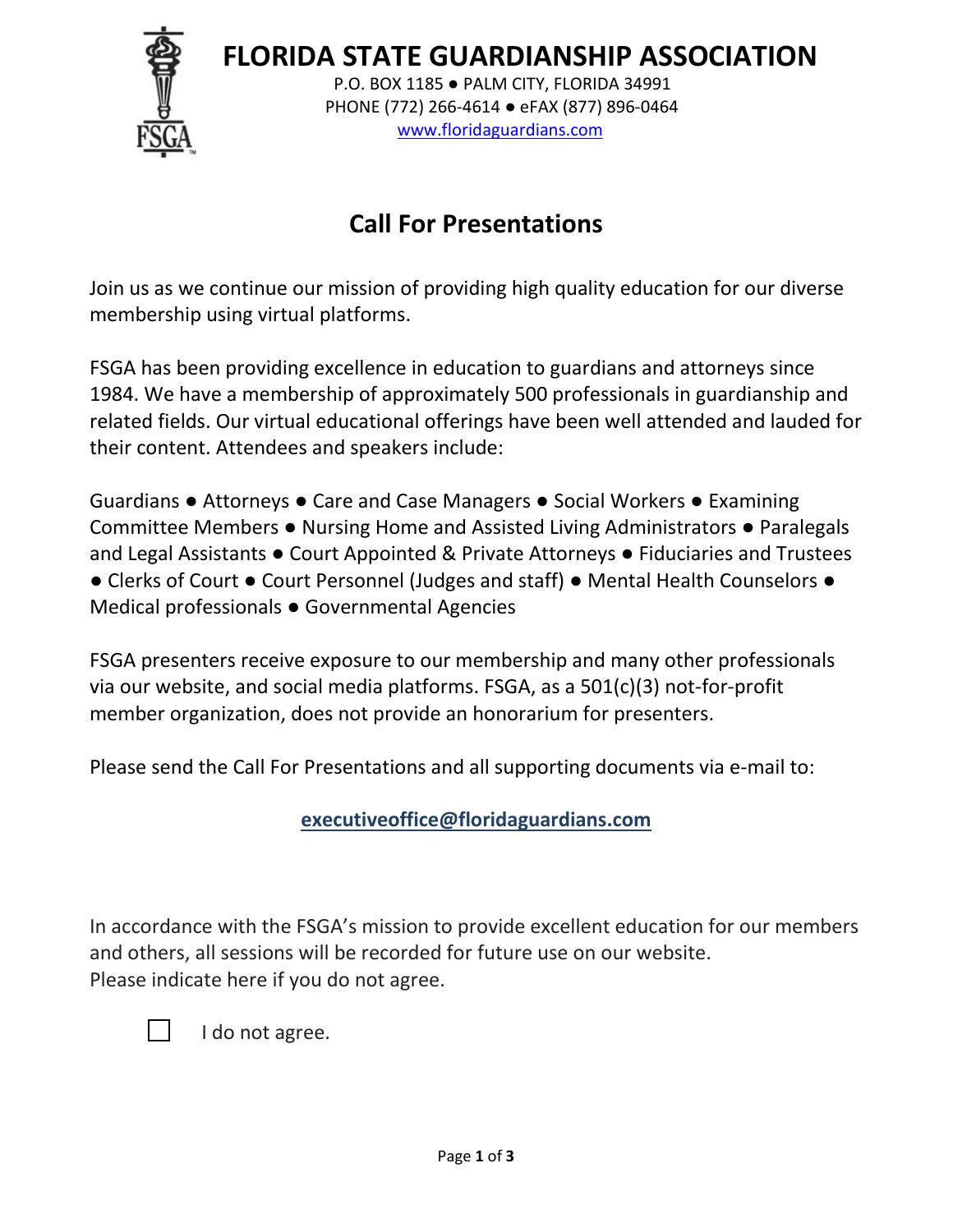## **Florida State Guardianship Association CFP Education Proposal**

| Presentation Description: Please provide a summary of the information that will be                                                                                 |
|--------------------------------------------------------------------------------------------------------------------------------------------------------------------|
| provided in 50 words or less, and how it relates to the practice of guardianship:                                                                                  |
|                                                                                                                                                                    |
| ,我们也不会有什么。""我们的人,我们也不会有什么?""我们的人,我们也不会有什么?""我们的人,我们也不会有什么?""我们的人,我们也不会有什么?""我们的人                                                                                   |
| ,我们也不会有什么。""我们的人,我们也不会有什么?""我们的人,我们也不会有什么?""我们的人,我们也不会有什么?""我们的人,我们也不会有什么?""我们的人                                                                                   |
|                                                                                                                                                                    |
| ,我们也不会有什么。""我们的人,我们也不会有什么?""我们的人,我们也不会有什么?""我们的人,我们也不会有什么?""我们的人,我们也不会有什么?""我们的人                                                                                   |
|                                                                                                                                                                    |
| $\rightarrow$ List three learning outcomes that participants, in particular guardians, will achieve:                                                               |
|                                                                                                                                                                    |
|                                                                                                                                                                    |
|                                                                                                                                                                    |
|                                                                                                                                                                    |
|                                                                                                                                                                    |
|                                                                                                                                                                    |
| <b>CATEGORY OF PRESENTATION (mark all that apply):</b>                                                                                                             |
| <b>Areas Addressed:</b> $\Box$ Legal $\Box$ Medical $\Box$ Financial $\Box$ Social Benefits $\Box$ Ethics<br>□ Practice Management □ Other (describe): <u>[11]</u> |
|                                                                                                                                                                    |
| <b>Population Description</b>                                                                                                                                      |
| $\Box$ Elders $\Box$ Mental Illness $\Box$ Developmental Disability $\Box$ Brain Injury Other                                                                      |
|                                                                                                                                                                    |
|                                                                                                                                                                    |
| THIS PRESENTATION IS GEARED TOWARDS TOPICS THAT ARE:                                                                                                               |
| $\Box$ Intermediate $\Box$ Advanced<br>$\Box$ Basic                                                                                                                |
|                                                                                                                                                                    |